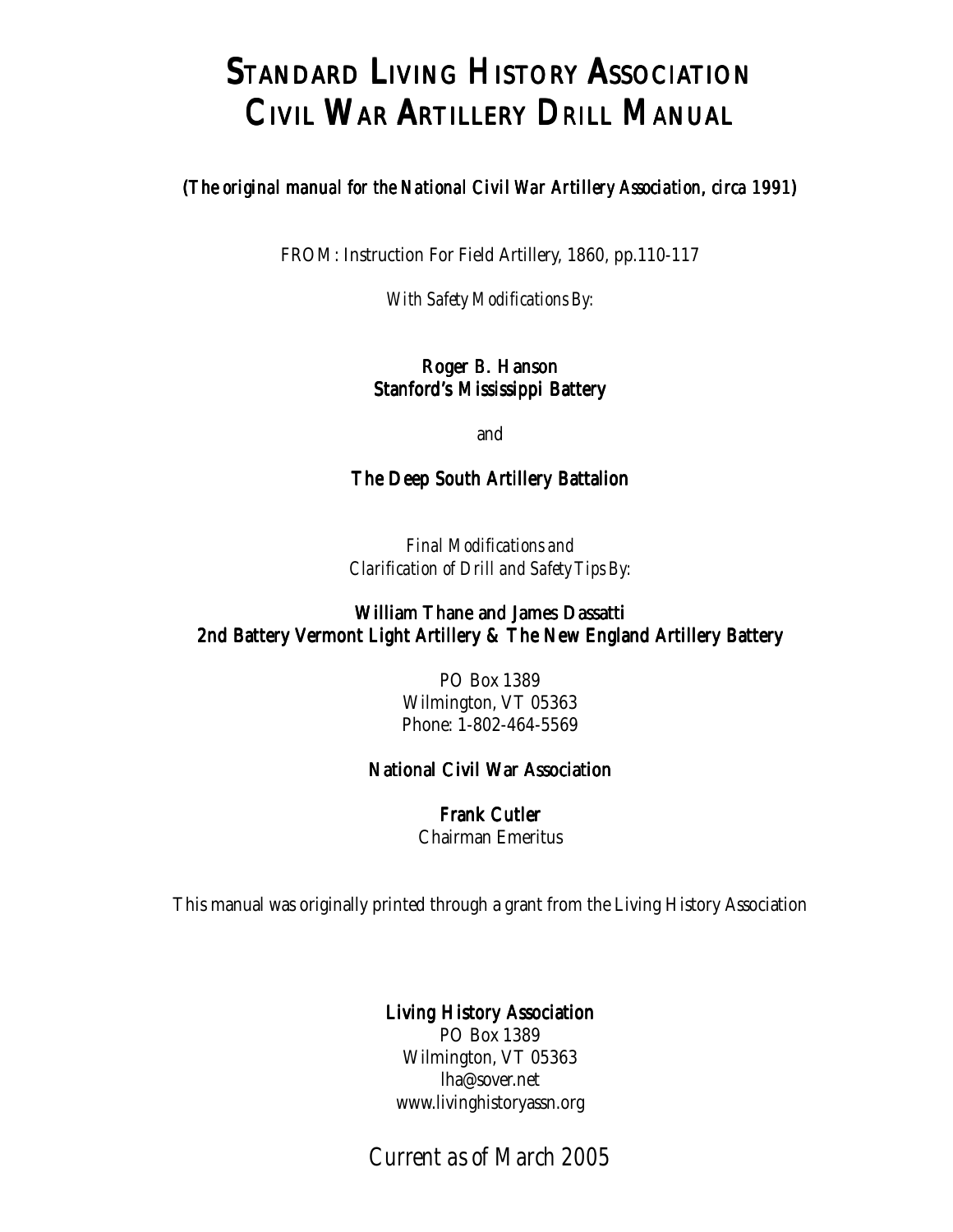# The Living History Association, Inc.

NATIONAL HEADQUARTERS, PO BOX 1389, WILMINGTON, VERMONT 05363

Dear Fellow Civil War Artillerist,

In the following pages you will find what the founders of the N.C.W.A.A. have felt is the best Civil War Artillery Drill which they can provide. It has a number of items that many drills do not contain such as checklists, and safety points with full explanations as to the reasoning behind those points.

What the drill DOES NOT CONTAIN is field evolutions with limbers and horses or field evolutions on foot as well as castromentation of camps, duties, bugle calls, etc. etc. We feel that many of these items are currently available through sutlers, The Artilleryman Magazine, or various book companies. As those of us who find information worthy of reprint or research that becomes available to fill a gap in the study of Civil War Artillery, we will then endeavor to print it in booklet form for resale. We also will make use of publications such as Artilleryman Magazine, Living History Journal, Living Historian Quarterly, and Camp Chase Gazette to bring various matters important to Artillerymen to the forefront.

This enclosed drill should not be looked at as the drill to end all drills. It is a beginning for a very new and unique organization of Civil War Artillerists. If you have A DRILL OF YOUR OWN THAT YOU HAVE BEEN USING FOR YEARS AND DO NOT WISH TO PART FROM, please submit it to our LHA Safety Officer. He will see that a team of certified inspectors go over the drill and make their comments on it. If this team recommends some minor changes, etc. and you make them, YOUR DRILL CAN BE CERTIFIED AS BEING SAFE AND/OR AUTHENTIC.

This drill and safety standards, plus the authenticity standards set forth under Artillery Certification will be the basis for certifying units as safe, competent and authentic reenactors. Actual certification can only be done through a field visit by an LHA approved field inspector. Once certified a unit will be able to use that certification as part of its resume of competence. As the organization becomes better known this certificate will be necessary to gain admittance to various reenactments and activities demanding high quality performances.

My Best,

James Dassatti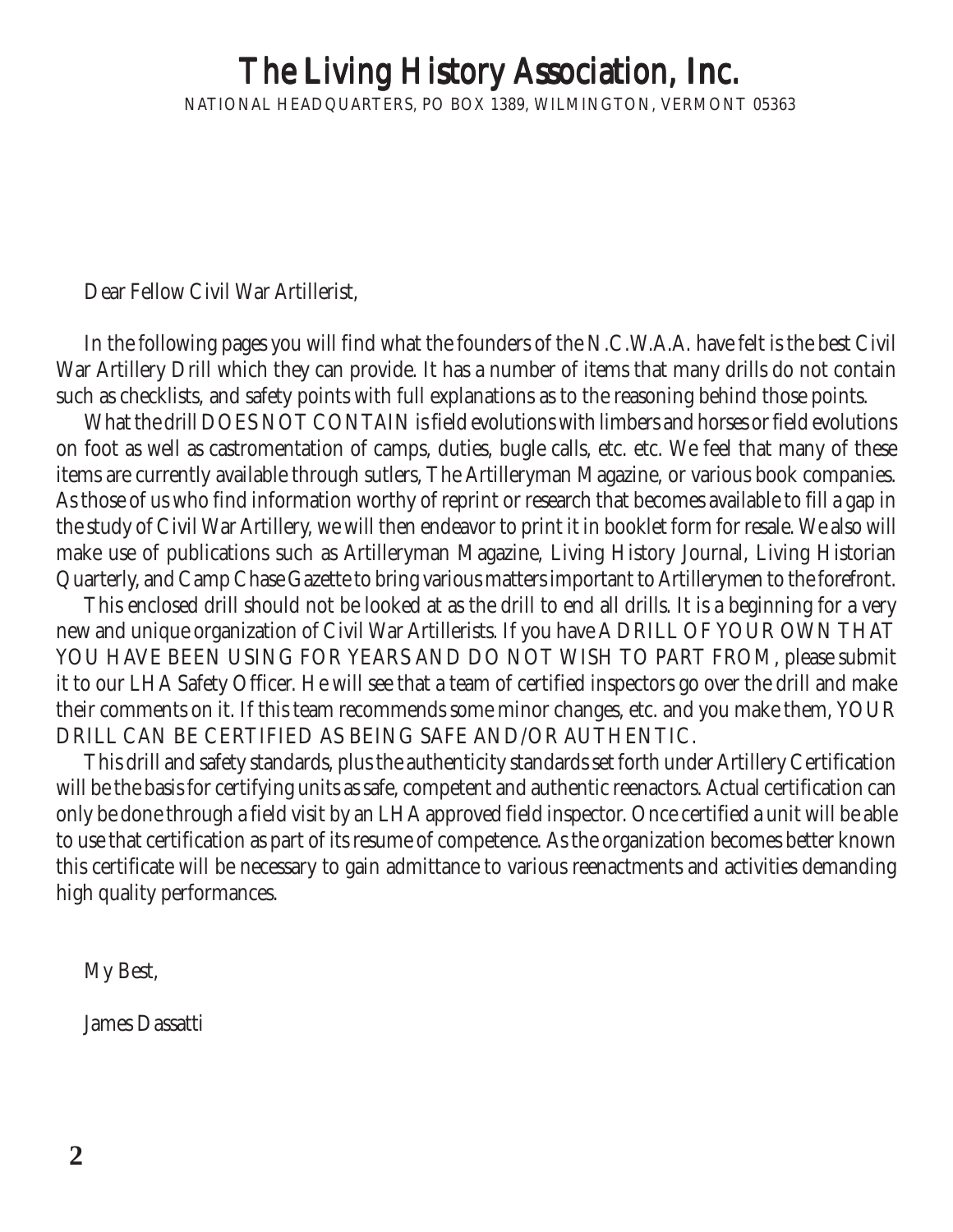

Two Most Important Reasons

1. In firing cannons no less than two minutes should pass from the time that a gun is fired, cleaned and reloaded. This calls for the gun to be completely empty for no less than one minute and forty-five seconds before the command to advance the charge is given.

#### THE TWO-MINUTE INTERVAL SHOULD BE CONSIDERED RAPID FIRE AND SHOULD BE USED VERY, VERY RARELY AND ONLY WITH THE BEST TRAINED CREW MEMBERS.

The more PREFERED PASSAGE OF TIME IS AT LEAST THREE MINUTES in the same sequence as above.

Many historic sites prefer five minutes between shots while the National Park Service uses a conservative ten or twenty-minute wait between shots.

### TO RUSH THE FIRING SEQUENCE IS TO RISK INJURY.

2. All gunpowder charges should be made by using a strong plastic bag or a nylon stocking into which the gunpowder is poured. (Some cannons due to bore size, vent size, or the amount of powder used have had problems with a plastic film being left on the inside of the barrel, others have complained that excess nylon has blown up into the vent. This problem seems most common among smaller caliber guns and rifles while full-scale 6pdrs & 12pdrs aren't as prone to these difficulties. If you notice this type of problem you may want to forego the use of the plastic or nylon bag and rely on a well wrapped broiler foil container.) Use no more than 4 oz of powder for every inch of bore when firing blanks. The bag should have as much air forced out of it as possible and a knot should be tied in the top leaving a little room for the powder to move around. (Nylon socks should be short socks, not long stockings.) This bag should then be rolled in at least three layers of heavy broiler foil keeping the foil as smooth and the charge as wafer like as possible. Be sure to overlap the seams and mark the top end of the charge where the bag knot is located with a magic marker, spray paint, or a like substance.

Various methods for rolling charges with photographs are available from Artilleryman Magazine and the address is below for your convenience.

### Artilleryman Magazine

234 Monarch Hill Rd. Tunbridge, VT 05077

(802) 889-5627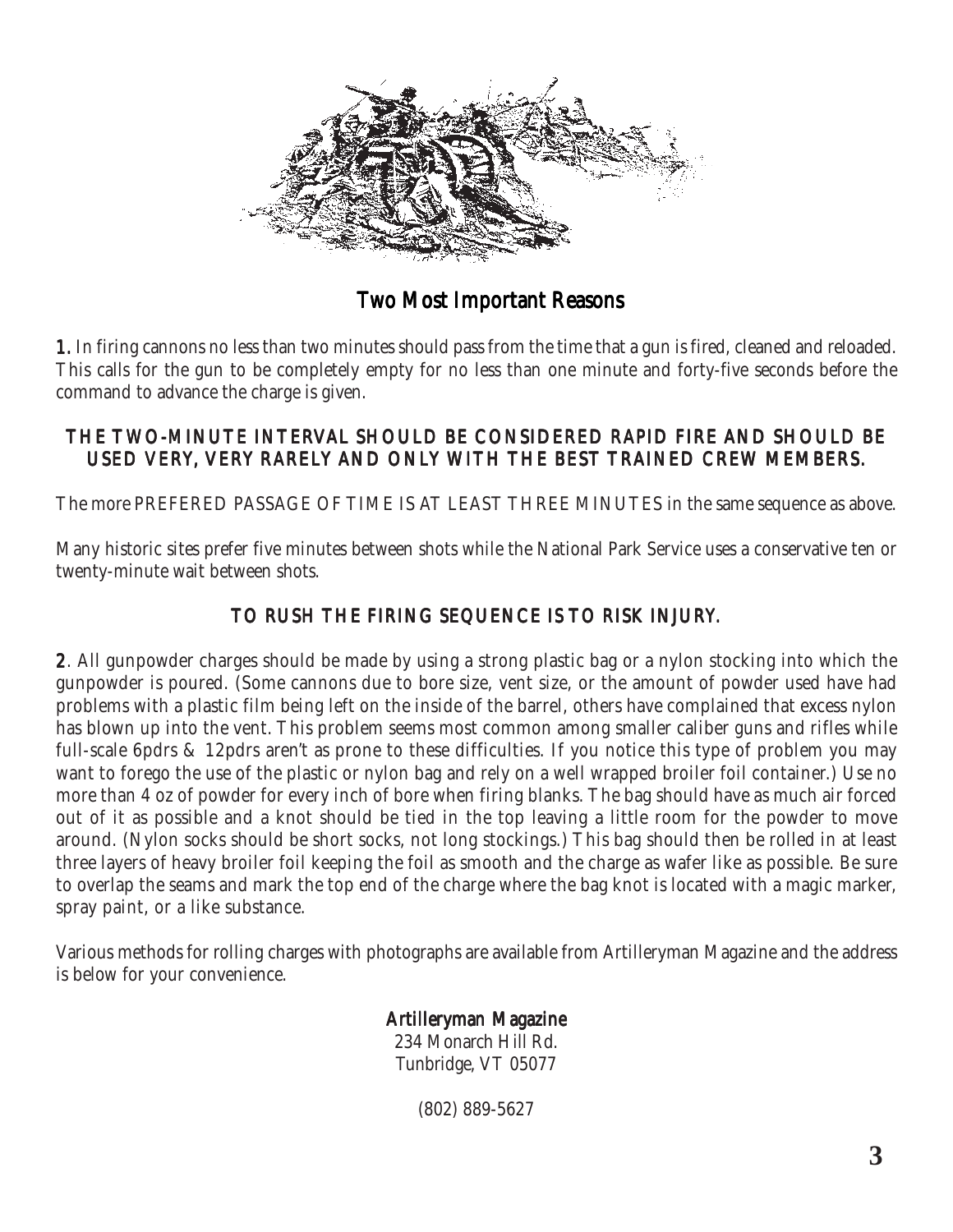

### School of the Piece

From: Instruction for Field Artillery, 1860, pp. 110-117.

Safety modifications have been inserted where deemed necessary. Included are illustrations for each position, and complete instructions for No.2 using the worm as part of the drill. Additions or modifications are in **bold type** to distinguish from historical text. A complete misfire drill procedure is incorporated at the end of the text.

### Loading & Firing

The piece is taken to the drill ground, unlimbered, and prepared for action; the limber in position behind the piece, and facing towards it; the end of the pole six yards from the end of the trail handspike.

For the instruction of recruits united for the service of the gun, or for competition purposes, the exercise is conducted By Detail, the instructor giving all the commands. His commands are, Load By Detail-LOAD; two, three, four: SPONGE; two, three four: RAM; two three; READY; FIRE; CEASE FIRING.

When the men are sufficiently instructed to go through the manual without detail, the commands of the instructor for that purpose are - LOAD; READY; FIRE. An officer or the chief of the piece will give the order to LOAD; COMMENCE FIRING; CEASE FIRING; or, simply, COMMENCE FIRING, and CEASE FIRING. After the command COMMENCE FIRING, the action is continued as laid down for loading without detail, until the command CEASE FIRING is given, which is repeated by the chief of the piece and the gunner.

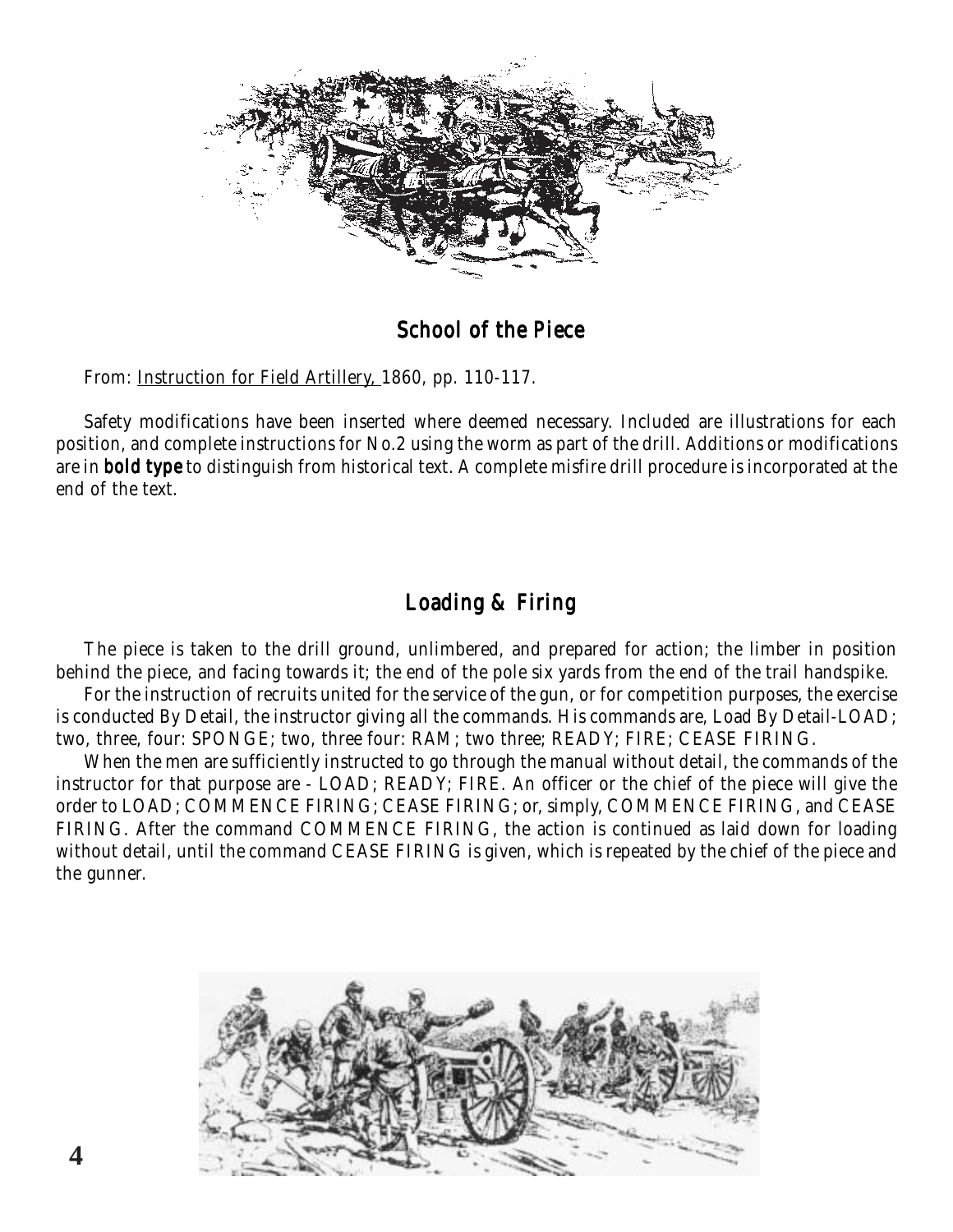#### Duties of the Chief of the Piece (Sergeant)

The chief of the piece has charge of the platoon, consisting of the cannoneers, drivers, and corporals (gunner and chief of the caisson). The equipment in his charge is one piece, two limbers, one caisson, and thirteen horses. He oversees the operation of the platoon and insures the gunner gives the proper range and direction during firing, that proper ammunition is readily available, and horses are properly stationed. (When only 5 to 8 cannoneers are present, a sergeant is not appropriate — as he will have no duties).

#### Duties of the Gunner (Corporal)

The gunner gives all executive commands for the gun in action. He is answerable to the chief of the piece that all the numbers perform their duties correctly. He communicates the orders which he receives from the section chief or chief of the piece for the kind of ammunition to be fired; sending to No.6 the time or distance for each round, when firing shells or spherical case shot. He should, when the firing is slow, see that each fuse is properly prepared, and make such corrections as are necessary; for this purpose he, as well as No.6, should be provided with a fuse-gouge.

On receiving the command, or signal to commence firing, he gives the command LOAD; takes hold of the handspike at the end with his right hand, and at the center with his left; places his knee against the left hand, bending over it, the right knee being slightly bent; looks over the top of the piece, and give the direction. He then steps to the breech to give the elevation, which he does by placing the hausse on its seat, taking hold of a handle of the elevating screw, drawing back his right foot, bending over his left knee, and sighting through the slit in the hausse.

When the piece is loaded and pointed, he removes the hausse, gives the command READY, and, stepping clear of the wheel to that side where he can best observe the effect of his shot, gives the command FIRE. As soon as the piece has been fired, he causes it to be run up to its former' place if necessary.

When the instructor, instead of giving the command COMMENCE FIRING, gives that of LOAD, the gunner repeats it, and performs the same duties as before, except that he does not command FIRE until ordered so. After the command COMMENCE FIRING is given, the action is continued by the gunner, without further commands from the instructor, until the firing is ordered to cease. When the commands are all given by the instructor, as in Loading By Detail, the gunner performs the same duties, but without repeating the commands.

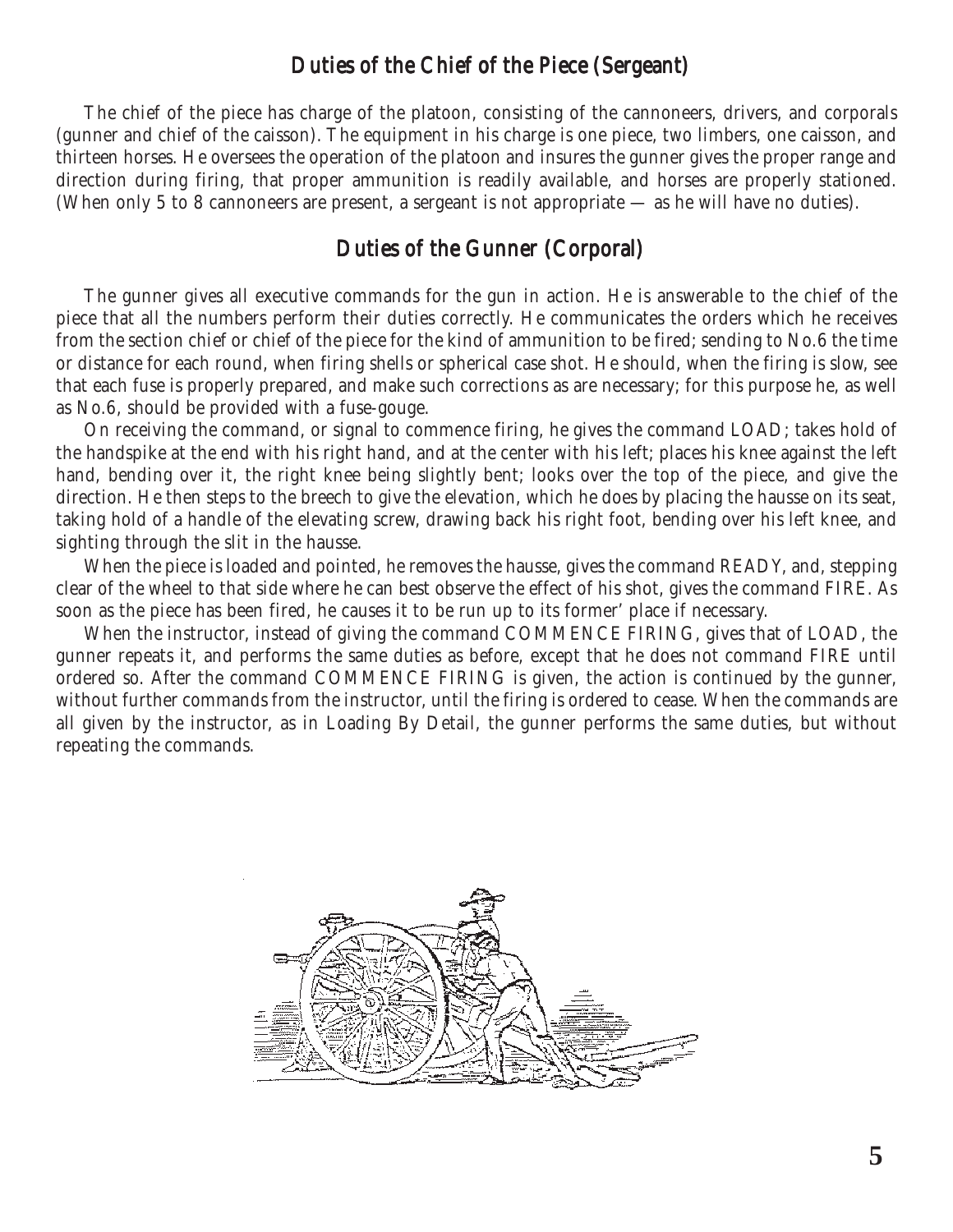

NUMBER ONE The instructor calls No. 1 to the right side of the piece, **insuring** he is equipped with a pair of long heavy leather gloves and ear plugs, and indicates the following parts with his hand, after naming them. The SPONGE and RAMMER: staff, sponge, rammer head, and ferrules. GUN: bore, muzzle, face, vent. He then commands:

#### A. TO YOUR POSTS

SPONGING AND RAMMING. Until the command LOAD, No.1 stands square to the front, in line with the front part of the wheels, holding the sponge about the middle of the staff in his right hand, and trailing it at an angle of 45°, sponge head up. The instructor commands:

#### B. BY DETAIL - LOAD 3 pauses; 4 motions

At this command No. 1 faces to the left, steps obliquely to the right with his right foot, without moving his left, and at the same time brings the sponge smartly to a perpendicular position by drawing his right hand up in line with the elbow. The sponge is grasped firmly in the hand, and the rammer head kept just over the right toe, the elbow close to the side.

**Two.** He steps obliquely to the left with his left foot, planting it about halfway between the piece and the wheel, and opposite the muzzle; bringing the sponge at the same time across his body to the left, so that his right hand may be opposite the middle of the body, the sponge staff being inclined at an angle of 45° across the front of it.



Three. He takes a side step to the right of 30 inches, and **lowers the sponge into the** sponge bucket, which is beneath the muzzle. He then withdraws the sponge, brings the staff to a horizontal position while at the same time stepping backwards 15 inches with the left foot. He turns his body to the left bringing the sponge around the left horizontally until the sponge head is outside the wheel. The shaft is spun by the left hand. to remove excess water; he then steps back up to the muzzle and brings the sponge staff up horizontal with the piece, the sponge end just outside and to the left of the muzzle.

Four. He inserts the sponge head immediately after No.2 removes the worm then drops his left hand behind his thigh, shoulders square, feet equally turned out, straightens **6** the right knee, and, bending over the left, forces the sponge home.

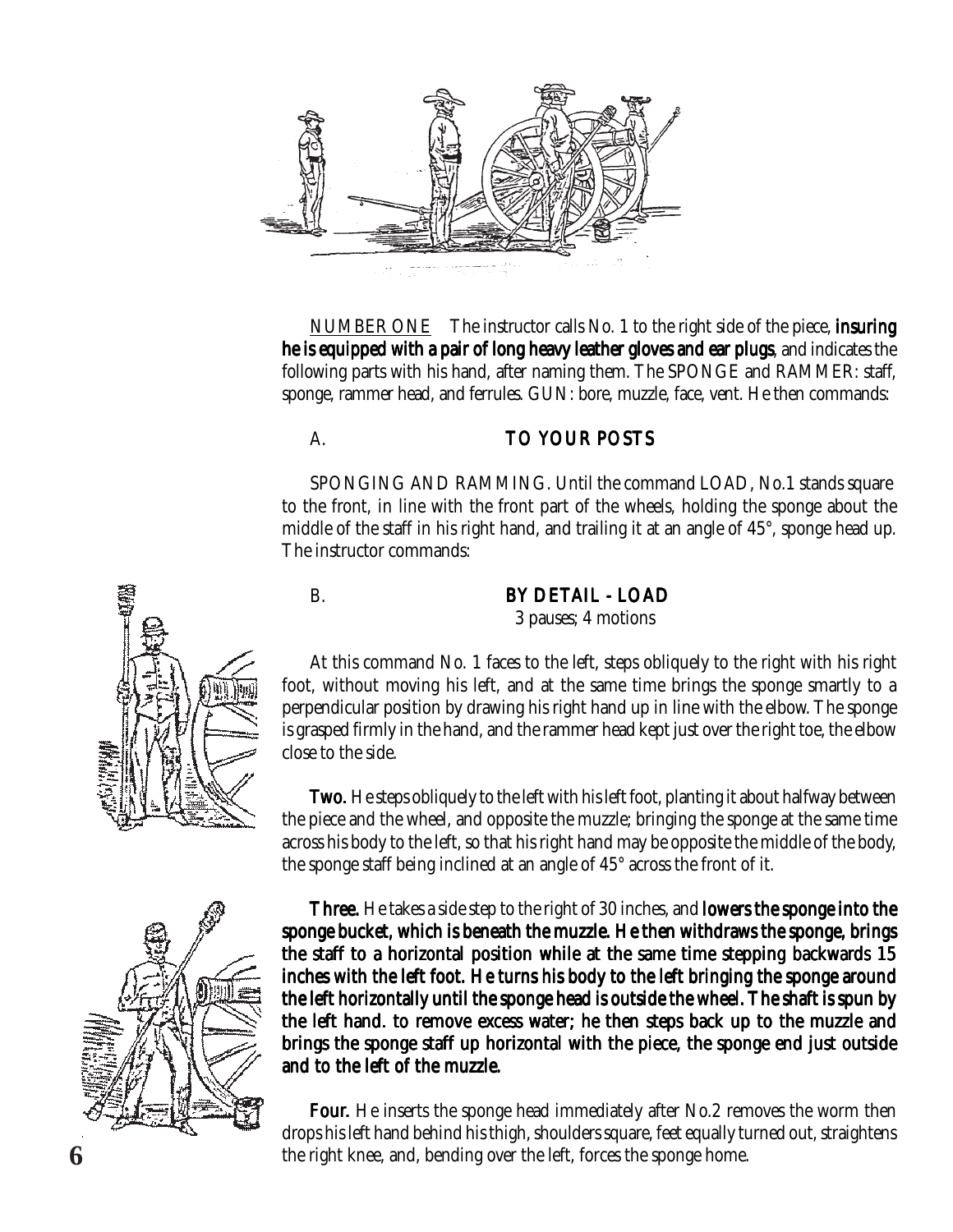#### C. SPONGE

#### 3 pauses; 4 motions







At this command No. 1 fixes his eye on the vent to see that it is closed, gives two turns to the sponge to the left then two turns to the right, taking great care to press it at the same time against the bottom of the bore.

**Two.** He draws out the sponge, at the same time straightening his left knee, and bending his right; seizes the staff near the sponge head with his left hand, back of the hand down, and places the sponge against the face of the piece.

**Three.** He turns the sponge by bringing his hands together in the middle of the staff, giving it a cant with each hand, throwing the sponge head over, at the same time turning his wrist, which brings the staff horizontal, and extending his hands to the ends of the staff, back of the left up, that of the other down.

During the whole time of sponging, No. 1 keeps his eye on the vent. If at any time it is not closed, he will discontinue the maneuver, and command STOP VENT. . (No. 1 should repeat procedure 2-3 times.)

Four. He introduces the rammer head into the muzzle, as soon as No.2 has inserted the charge. He drops his left hand behind his left thigh, the thumb of the right hand being extended along the shaft towards the sponge.

#### D. RAM

2 pauses; 3 motions

At this command No. 1 rams the cartridge round home, throwing the weight of his body with the rammer; bending over his left knee, and passing his left arm, with the elbow slightly bent, and back of the hand up, in a horizontal position over the piece, until it points in the direction of the left trunnion; the right shoulder thrown back, and the eyes cast towards the front until the cartridge is home. In ramming. No. 1 passes his body



beyond the muzzle of the piece just prior to seating the cartridge. **Two.** He jerks the sponge out with his right hand, allowing it to slide through the hand as far as the middle of the staff, when he grasps it firmly, all of the time making an effort to use only the right hand in extracting the rammer; eyes to his own front, and then draws the sponge close to his body, his hands being withdrawn from the axis of the gun bore.

Three. He immediately steps back outside the wheel, first with the right, then with the left foot, so that when the right foot is brought to it the right hip may be on a line with the front of the wheel. In drawing the right foot to the left, he gives the sponge a cant with his left hand, at the same time quitting it, and brings the sponge to a perpendicular position in the right hand, the rammer head resting on the right toe.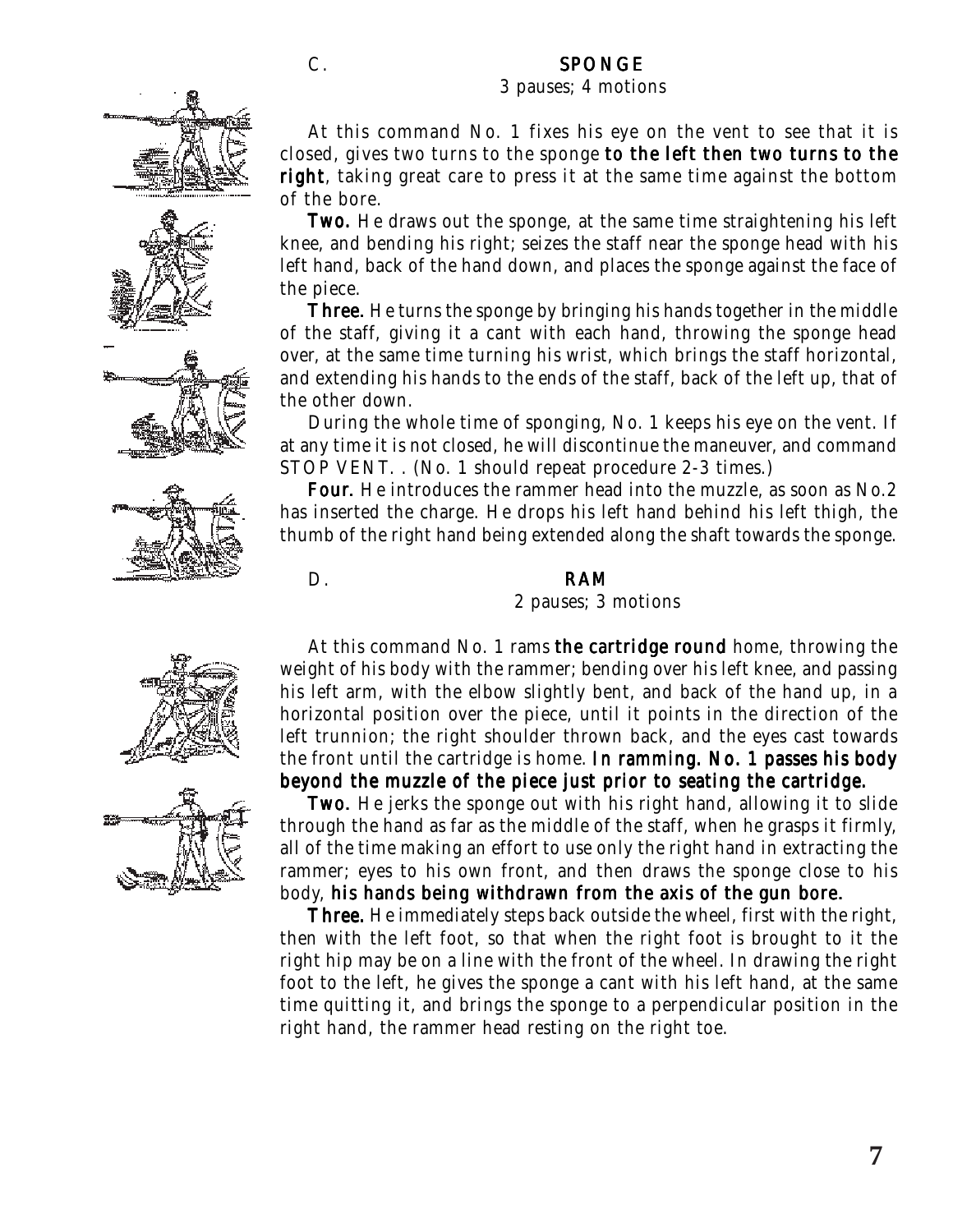#### E. READY.



At this command, which is given as soon as  $No. 1$  is outside the wheel, and the firing about to commence, No. 1 breaks well off to his left with the left foot, bending the left knee, and straightening the right leg, places the rammer head upon the wheel hub in a vertical position, and fixes his eyes on the muzzle.

The heels should be parallel to the wheel, the body erect on the haunches, and the sponge and rammer held in both hands in a vertical position, sponge-head up.

The piece having been fired, No. 1 rises on his right knee, and returns to his position, as in the third motion of RAM. At the command LOAD, he steps in and performs his duties in the same manner as before. The rammer position is a warning, "the gun is up."

F. When the loading is not By Detail, No. 1 goes through all his duties at the command LOAD, returns to his position outside the wheel, as given in the third motion of RAM; breaks off at the command READY, and at the flash of the gun rises, steps in, and performs his duties in the same manner as before. This he continues until the command CEASE FIRING is given, at which command he resumes the position: To your posts. If the sponging has been commenced when the command CEASE FIRING is given, it is completed before No. 1 resumes his post.

In sponging howitzers, No. 1 presses the sponge to the bottom of the chamber, which should be well sponged out. He wipes the bore by rubbing its whole surface, without allowing the sponge to turn in his hands.

G. REMARKS ON THE DUTIES OF NO.1. The position of the left foot will not be considered as absolute; it is given as the usual one, and may be modified according to the caliber of the piece, and height of the man. The same remarks will apply to the distance between the feet. They will be placed in such position, and at such distance from each other, as will enable the man to perform his duties with the most ease and steadiness, and at the same time exert his full strength, which will always be required after firing a few founds, especially when a new sponge is used.

One object of casting the eyes to the front whilst ramming, is to refuse the right shoulder; and to secure this object, the left hand, when it passes over the piece, is not carried further back than the direction indicated. This will keep the shoulders in a line parallel with their position, at the commencement of the movement, until the cartridge is set home, and thus guard against fatal results in case of a premature discharge.

NUMBER TWO LOADING. The instructor places No.2 on the left of the piece, insures he is equipped with ear plugs and a pair of long heavy leather gloves, and repeats the nomenclature as for No.1, indicating the following named objects, and explains their uses: STRAPPED SHOT: cartridge, ball, sabot; CANISTER SHOT: cartridge, canister; SHELL, OR SPHERICAL CASE SHOT: cartridge, case shot or shell, fuse; BORE WORM: staff, worm. He then commands:

#### A. TO YOUR POSTS

Until the command LOAD is given, No.2 remains in his position holding the worm in his left hand and trailing it at an angle of 45°, worm end up. The **<sup>8</sup>** instructor commands: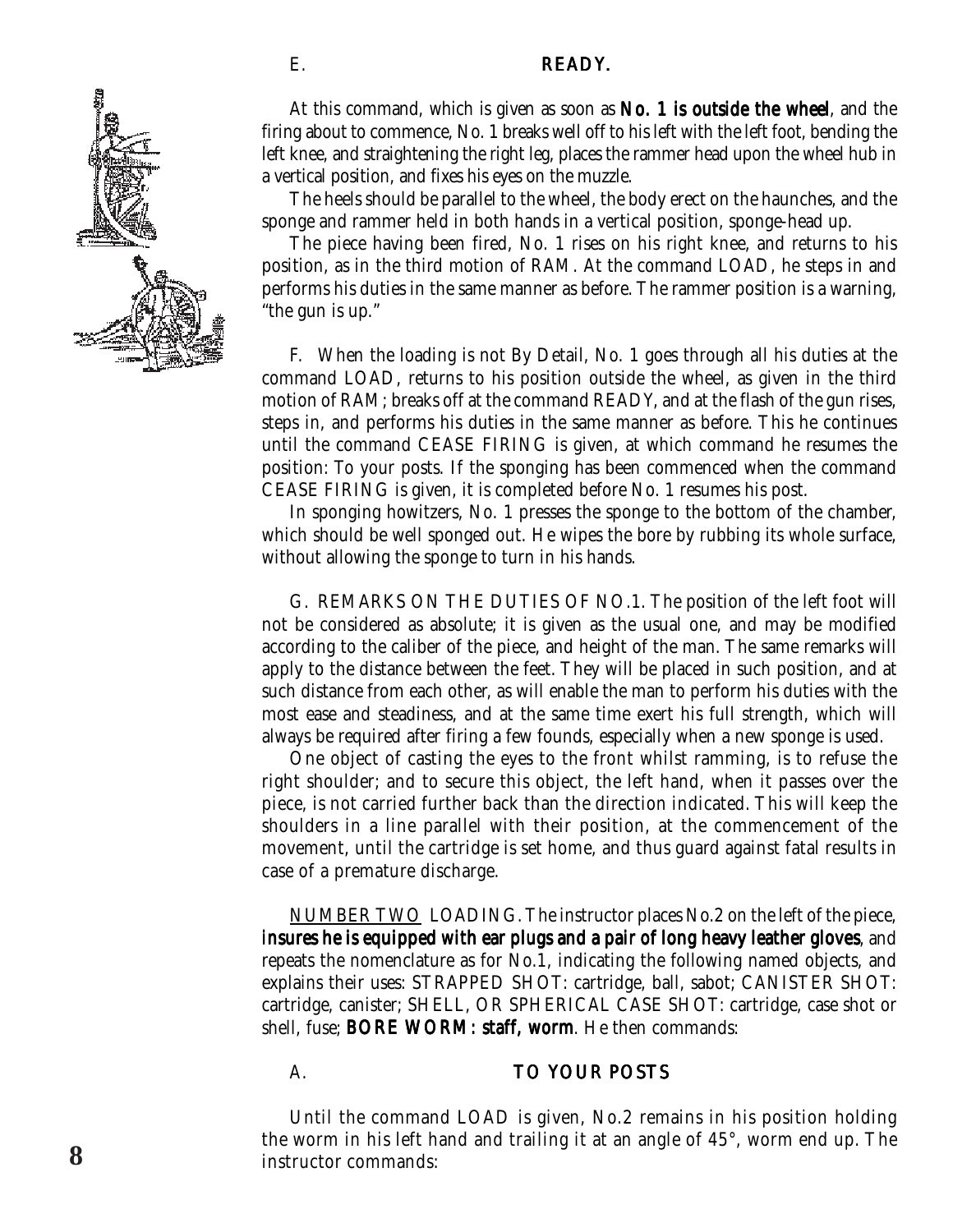### B. BY DETAIL — LOAD

three pauses; four motions

No.2 faces to the right, steps obliquely to the left with his left foot, without moving his right, and at the-same time brings the worm smartly to a perpendicular position by drawing his left hand up in line with the elbow. The worm is grasped firmly in the hand, and the worm staff kept just over his left toe, the elbow close to the side.

**TWO.** He steps obliquely to the right with his right foot planting it halfway between the piece and the wheel, and opposite the muzzle; bringing the worm at the same time across his body to the right, so that his left hand may be opposite the middle of the body, the worm staff being inclined at an angle of 45° across the front of it.

**THREE.** He takes a side step to the left of thirty inches and bending his knee, brings the worm to a horizontal position, extending the hands to the end of the staff, the worm head to the right, the back of his left hand up, that of his right hand down.

He inserts the worm, drops his right hand behind his thigh, shoulders square, feet equally turned out, straightens the left knee and bending over the right, forces the worm home. With both hands, he gives a minimum of two turns to the staff in the direction of the worm's gaining twist.

He draws out the worm, at the same time seizes the staff near the worm head with his right hand, back of hand down. He then draws the worm close to his body.

**FOUR.** He steps back outside the wheel first with his left, then with the right foot. In drawing the right foot to the left, he gives the worm a cant with his right hand, at the same time quitting it, and brings the worm to a perpendicular position in the left hand with the worm head up, the bottom of the shaft over the left toe.

C. He faces to the right, steps forward with the right foot and lays the worm on the ground just outside the wheel. Rising up, he faces to the left and steps inside the wheel as before and faces about. He then reaches inside No. 5's gunner haversack to remove the ammunition; the cartridge in the right, the shot in the left.

As soon as the sponge is withdrawn by No. 1, he faces about and places the ammunition into the muzzle, taking care that the seam of the cartridge does not come under the vent and then steps back, faces to the right and retrieves the worm with the left hand. He then faces to the left assuming the position of attention; the staff being perpendicular touching the left toe.

#### D. **READY**

At this command No.2 two breaks well off to his right with his right foot, bending the right knee, and straightening the left leg; the body erect on the haunches, and fixes his eyes on the muzzle. At the same time he brings the worm across his chest with left hand, grasping it with the right hand, holding it horizontal to the ground, with the worm head to his right.

The piece having been fired, No.2 rises on his left leg bringing the worm staff to a vertical position in the left hand, the staff resting on the left foot and remains facing the piece until he hears the command LOAD or CEASE FIRING. At either command he inserts the worm to remove fouling from the bore then immediately returns to the position TO YOUR POST.

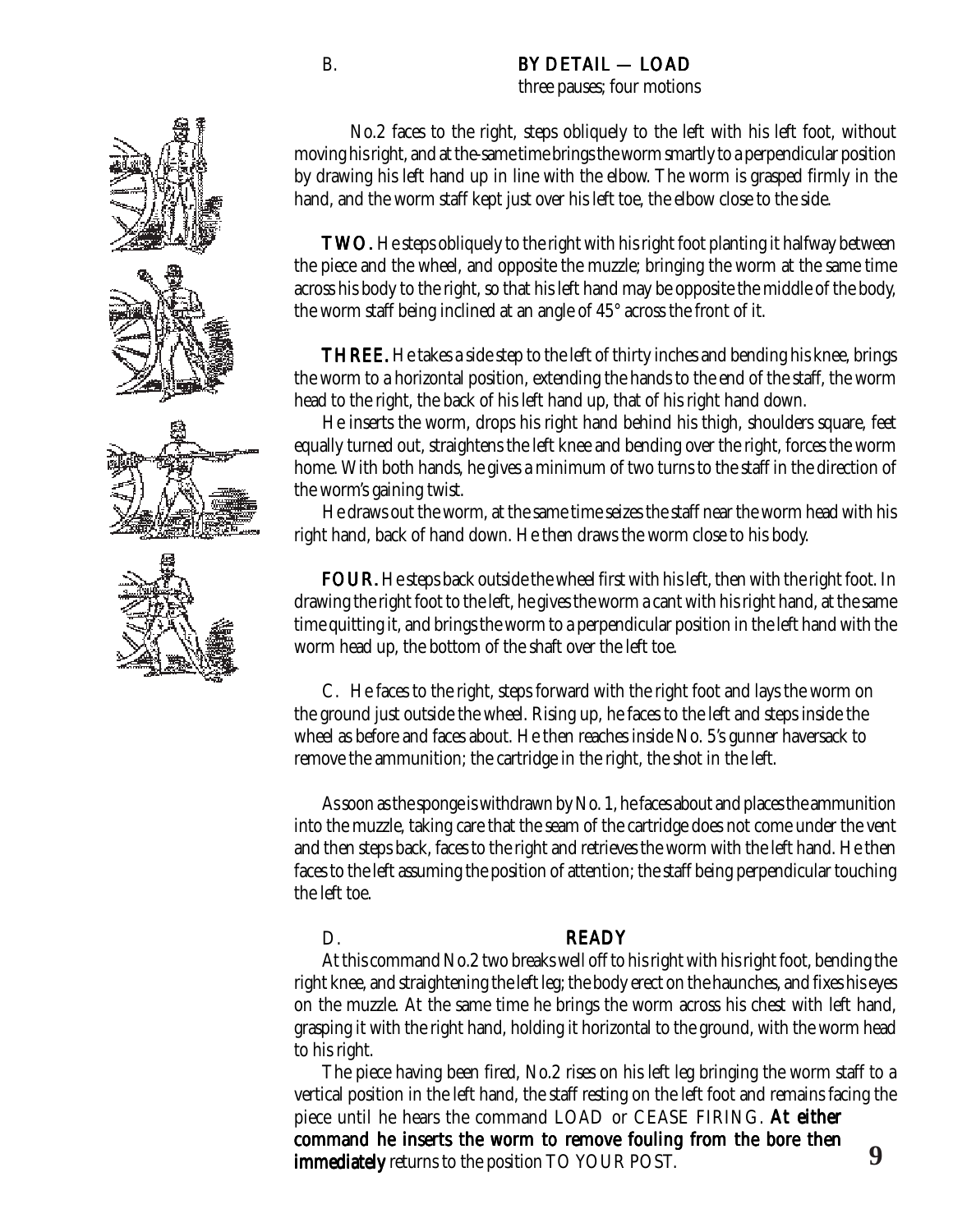NUMBER THREE SERVING THE VENT. The instructor places No.3 on the right of the piece, indicates the following objects, and explains their uses: TUBE POUCH; THUMB STALL; PRIMING WIRE; VENT BRUSH; GUNNERS' GIMLET; FRICTION PRIMER; LANYARD: lanyard hook; VENT: vent field; BREECH: cascable, knob, and neck of cascable. He then commands:



#### A TO YOUR POSTS.

No.3 stands in line with the knob of the cascable, covering No. 1, the priming wire **and vent brush** in his right hand, the thumb stall on the left thumb, the tube pouch fastened to the waist.

#### B. LOAD.

At this command he steps to his left, **inserts and removes the vent** brush from the vent (Prior to the worm or sponge being inserted), wipes the vent field with the thumb stall, which he then holds pressed upon the vent, keeping his elbow raised; his fingers on the left side of the piece, so as to allow the gunner to point over his thumb; the right hand on the tube pouch. After the piece is charged and the rammer removed from the bore by No. 1, he jumps to the end of the trail handspike, and, seizing it with both hands, prepares to move it to the right or left, on a signal from the gunner, who taps the right of the trail for a movement to the left, and the left of the trail for a movement to the right. As soon as the piece is pointed, the gunner raises both hands as a signal to No.3, who then resumes the position to your posts.

#### C. READY.

At this command, he pricks the cartridge with the priming wire with one stroke of his left hand, the left arm fully extended. He then steps to his right, clear of the wheel, and resumes the position To Your Post. At the command LOAD, serves vent as before.

No. 3 should be careful to keep the vent closed from the time the sponge enters the muzzle until the rammer is removed by No. 1.

NUMBER FOUR FIRING. The instructor places No. 4 on the left of the piece, equips him with a tube pouch, and repeats the nomenclature as for No. 3. He then commands: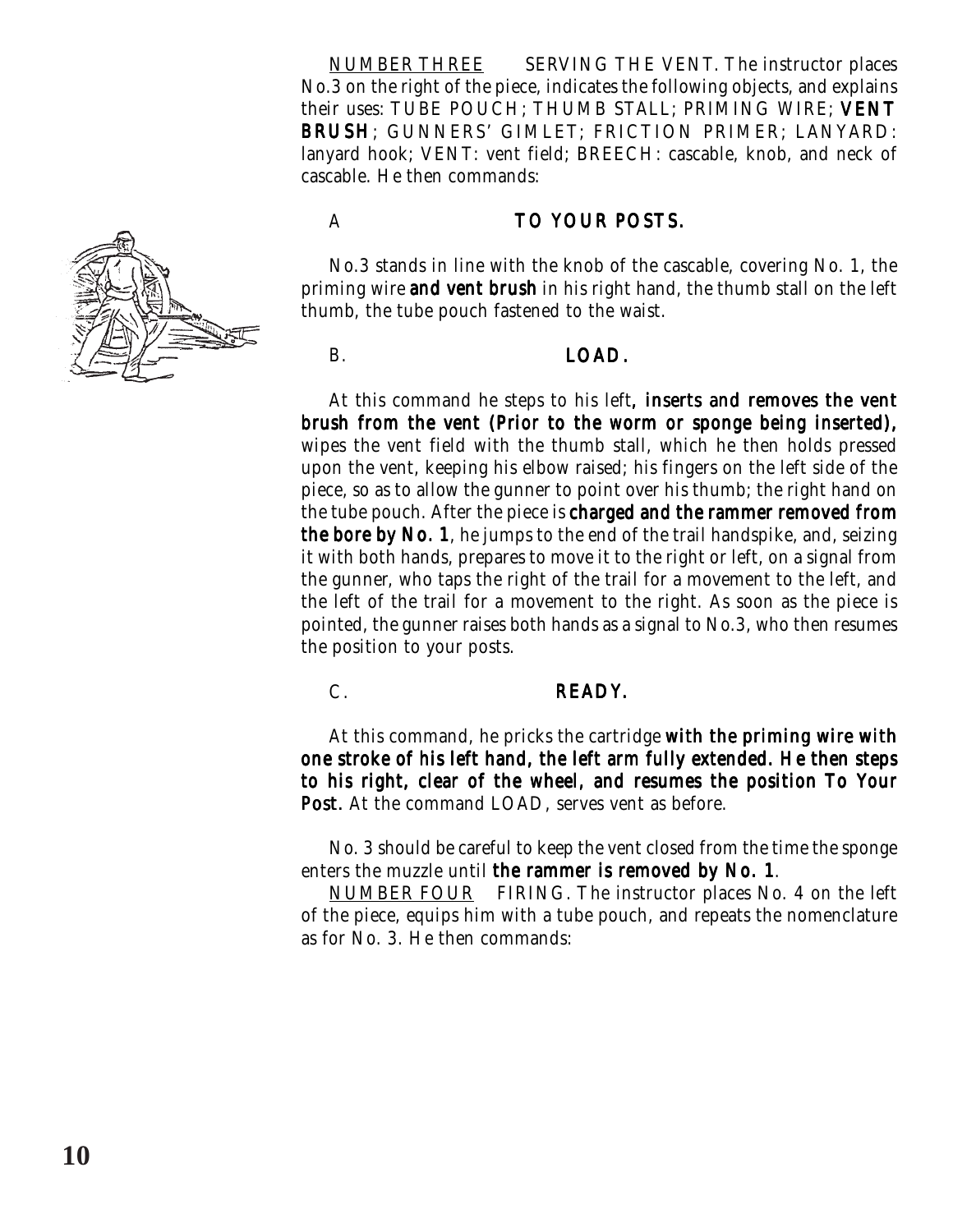#### TO YOUR POSTS.

A. No.4 stands in line with the knob of the cascable, and covering No. 2.

B. LOAD. At this command, No. 4 inserts the lanyard hook into the ring of a primer, and stands fast.

C. **READY**. At this command, he steps in with the right foot, drops the tube in the vent, takes the lanyard in his right hand, moves to the rear so far as to keep the lanyard slack, but capable of being stretched, without altering his position, which should be clear of the wheel, left foot broken to the left and rear.

D. FIRE. No. 4 turns his head to the left and pulls the lanyard briskly and firmly, passing the hand, back up, in a downward direction to the rear, so as to keep the lanyard hook from flying back in the direction of the face. After the piece discharges, he returns to the position of To Your Post.

At the command, Cease firing, No. 4 secures his lanyard, and returns to the position of To Your Post.

No. 3, as well as No. 4, should be equipped with a tube pouch, furnished with friction primers and lanyards. In the absence of No. 4, immediately after pricking the cartridge, No. 3 prepares and inserts a tube, steps to his post, faces away from the vent, breaks to his rear with the right foot, and at the command FIRE, discharges the piece with the left hand in the same manner No. 4 uses his right. He then resumes his post, and tends the vent as before.

NUMBERS 5,6,7 SERVING AMMUNITION. The instructor stations No. 5, covering the left wheel, 5 yards in rear of it, and No. 7 in rear or and near the left limber wheel; No. 6 is stationed in rear of the limber chest, and issues the ammunition. He is provided with a fuse-gouge, and prepares the shell and spherical case shot according to the distance or time ordered, before delivering it to No. 5.

A. TO CUT THE FUSE. Place the projectile between the knees, fuse uppermost, and support it with the left hand. Holding the fuse-gouge in the right hand, place the left corner of its edge close to, and on the right of the graduated mark indicating the time desired; then cut away gradually until the composition is exposed for a length about equal to the width of the gouge. Great care must be taken not to expose the composition to the left of the proper graduation mark, and to this end particularly avoid commencing to cut too close to the desired mark; for after the composition is once exposed it is very easy to pare away from the left, if the time has not been accurately cut. When time permits, it is well to expose the composition fully, either by cutting the opening larger, towards the right, or (with shells only) by cutting another opening to the right of the first. It is in all cases better to enlarge the first opening, and always by extending it towards the right.

Care must be taken not to cut the fuses more rapidly than the demand for shells and shrapnel shot requires. **11** 

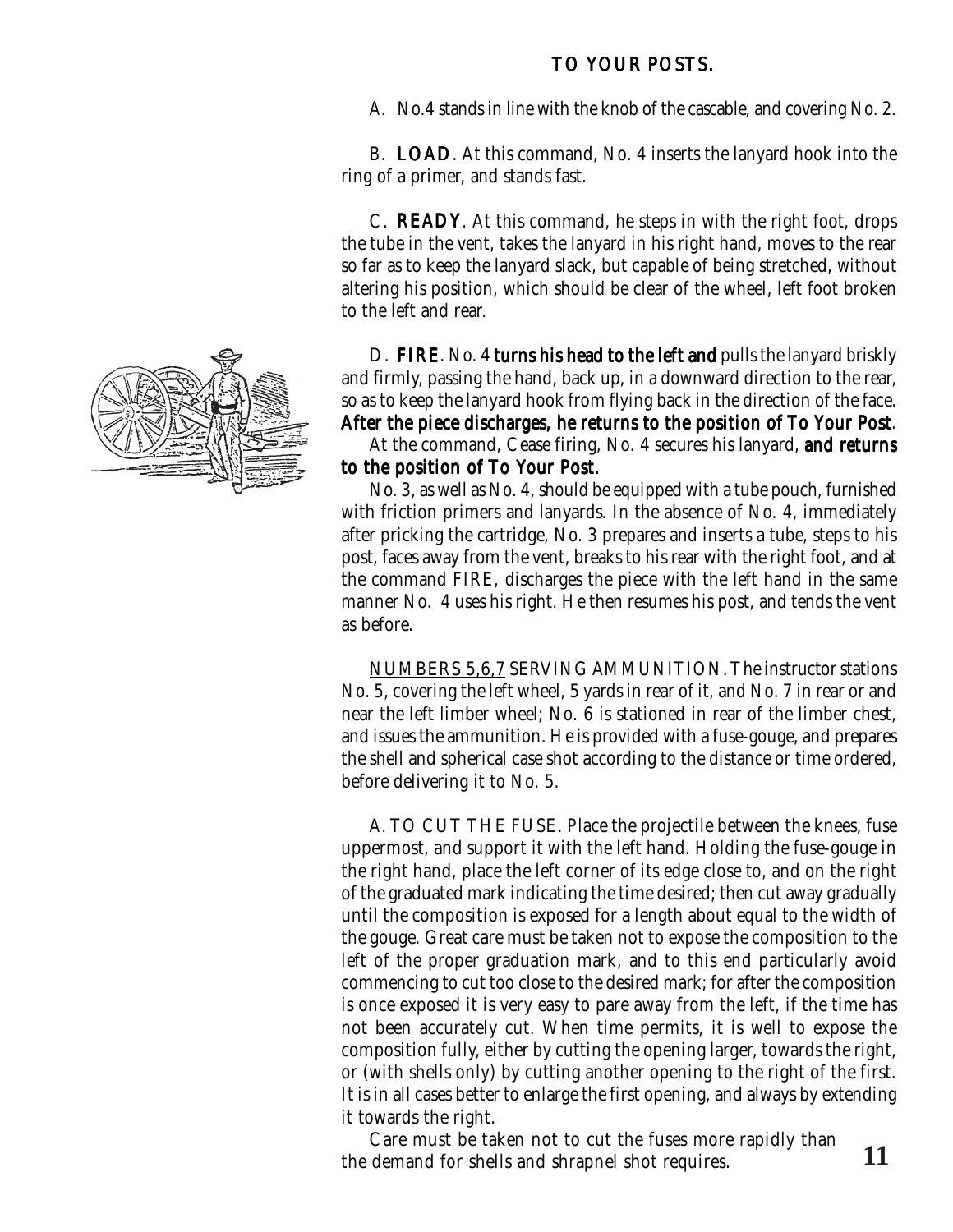

B. At the command LOAD, No. 5 walks to the ammunition chest, receives from No. 7 or No. 6 a single round, the shot in the right hand, the cartridge in his left hand and places them in his haversack; he then takes it to the piece and delivers it to No. 2; returns immediately for another round, and then halts at his post until the piece is fired. In firing shells or spherical case, he exhibits the fuze to the gunner before delivering the charge to No. 2.

C. Ammunition pouches or gunner's haversacks are used by Nos. 5 and 7, hung from the left shoulder to the right side; the round is placed in the pouch by No. 6 or No. 7 so that the cartridge will be to the front. When it is brought up No. 5 holds open the pouch, and No. 2 takes out the round with both hands. In rapid firing, with round shot and canister, Nos. 5 and 7 may alternate in delivering the charges to No. 2, especially when the ammunition is used direct from the caisson. At the command CEASE FIRING, No. 5 carries the round back to No. 6.

D. No. 6 will be careful not to raise the lid unnecessarily. It should be kept closed when possible. In firing shells and case shot, he prepares each fuse as directed, assisted when necessary by No. 7. He gives No. 5 the time or distance of the fuse with each round issued, who reports to the gunner before delivering it to No. 2. At the command CEASE FIRING, he carefully replaces the ammunition in the chest, and secures the lid.

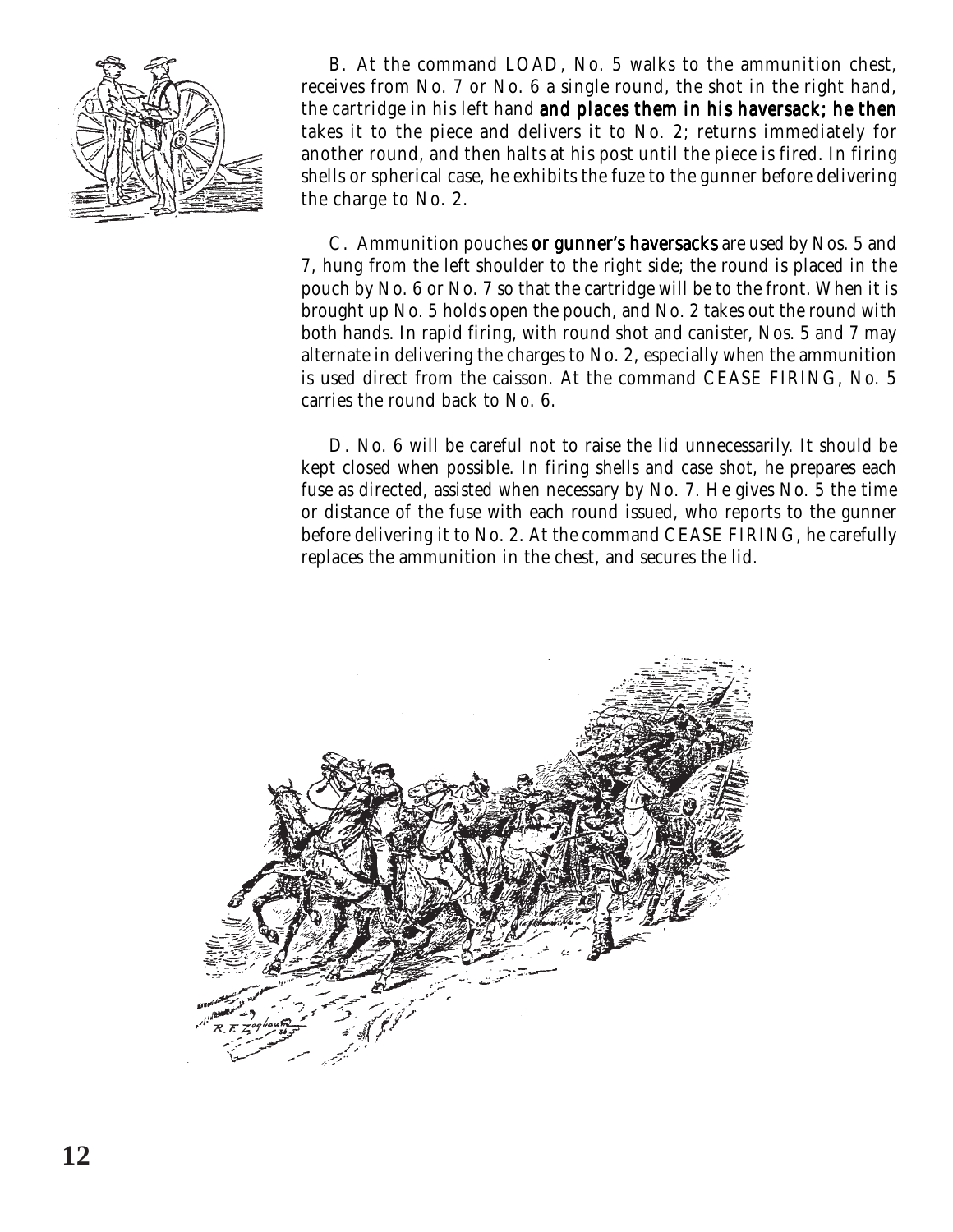## Misfire Drill

A. Despite the procedures and drill a crew follows, an equipment failure or a human error can cause the piece to misfire. When this occurs, the piece will have to be reprimed. The following are instructions on how to SAFELY reprime the piece with built-in precautionary measures to reduce the possibility of injury.

The Gunner commands:

#### "DO NOT ADVANCE! THE PRIMER HAS FAILED!"

B. The cannoneers remain in their READY position. The Gunner informs his chief of the piece or section chief then removes his timepiece and insures that a **MINIMUM** of 60 seconds has elapsed. When the time has elapsed, the Gunner commands:

#### "REPRIME!"

- C. The cannoneers remain in their READY position except Nos. 2 and 4 as noted below:
- 1. No.2 lays aside the worm, comes to attention, and receives a priming wire from No.4. He then steps inside the wheel refusing his body to the muzzle by brushing his abdomen against the wheel, and, when reaching the axle, does a left face. With his left gloved hand, he removes the spent primer, and wipes the vent.
- 2. No.2 then takes the priming wire in the left hand, placing the shaft of the wire, point down, between the ring and middle finger with the palm up. (NOTE: The fingers are NEVER inserted into the ring or hoop of the priming wire.)
- 3. No.2 inserts the wire in the vent and repunctures the cartridge with two **GLANCING** blows to the top of the priming wire with his left hand. He then removes the wire by grasping the straight portion of the wire between the middle and ring fingers of his left hand, again palm up, and lifts up quickly.
- 4. No.2 then receives from No.4 a new friction primer attached to the lanyard over the top of the left wheel and returns the priming wire. No.2 inserts the primer into the vent with his left hand and then holds the lanyard with the side of his left hand against the barrel, away from, but near the vent.
- 5. No.4 extends the lanyard by moving to his position to fire the piece. Once No.4 has removed the slack from the lanyard and is ready, he indicates to No.2 with a nod of his head that he is ready.
- 6. No.2 after receiving the nod from No.4, moves back outside the piece in the same manner he came inside the wheels, retrieves his worm and returns to his READY position.
- 7. The gunner insures that all cannoneers are in their READY position **BEFORE** giving the command:

#### FIRE!

D. If the piece does not fire on the third attempt, the above procedure shall be followed again; however, the vent shall be flooded (in place of repuncturing the cartridge) and the charge withdrawn by the worm after the cartridge has been sufficiently soaked.

At any time deemed prudent by the Gunner or the Chief of the Piece, the cannoneers may be ordered to leave their post and fall-in in front of the limber.

E. These directions should be followed to the letter. There have been occasions where the above practices have been necessarily implemented due to a faulty primer. Not following this procedure following a misfire could cause injury due to a hang-fire.

(Once a piece cannot be reprimed and the bore must be flooded the preferred method is to first flood the vent with as much water as possible and then to flood the muzzle without standing in front of the muzzle. Once this is done a period of thirty minutes is needed for the water to soak the charge Obviously this can shut down a gun for the entire demonstration or battle. On the next page is a quick easy and very safe way to deal with a misfire which takes much less time by the use of a fire extinguisher. Artillerists should remember that a misfire is your most dangerous enemy.) **13**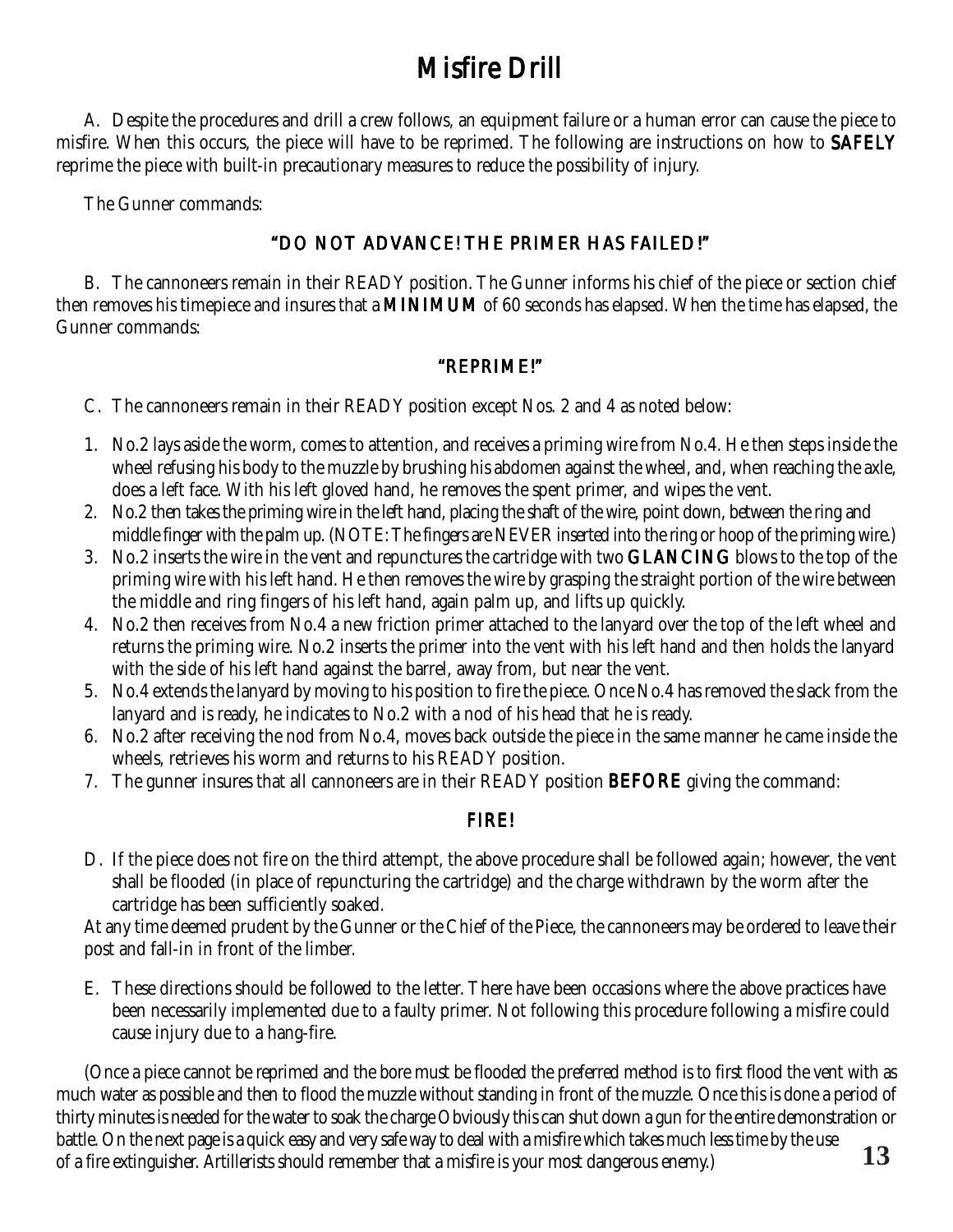# Misfire Procedure Using A Fire Extinguisher

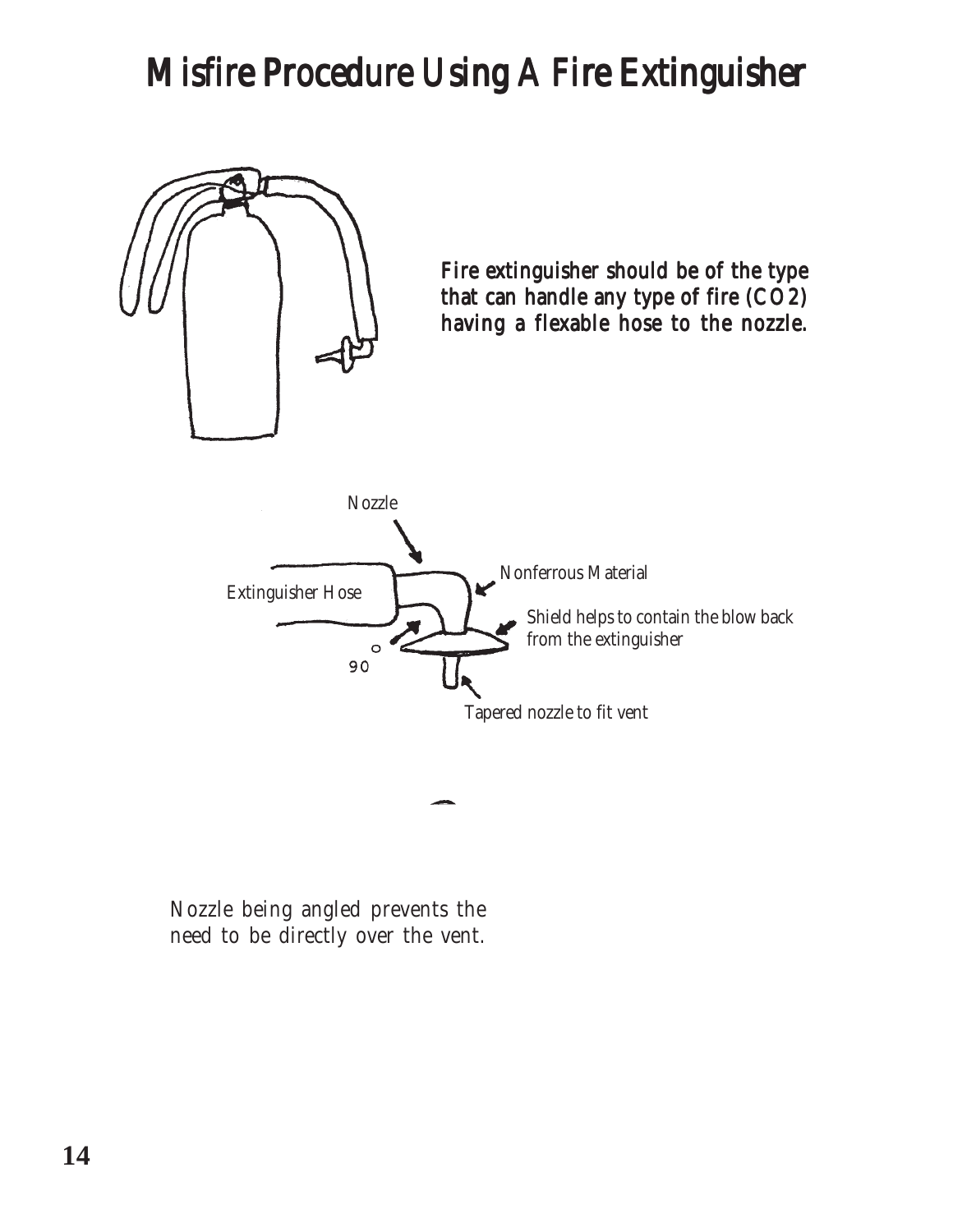Shooting a blast of the extinguisher fluid into the vent will cool the vent and muzzle as well as propel the charge out the end of the muzzle. This will extinguish all sparks and literally freeze the charge.



Once charge is out submerge in water to be disposed of.



Water Bucket

After procedure has been followed the gun can be cleared and put back into service.

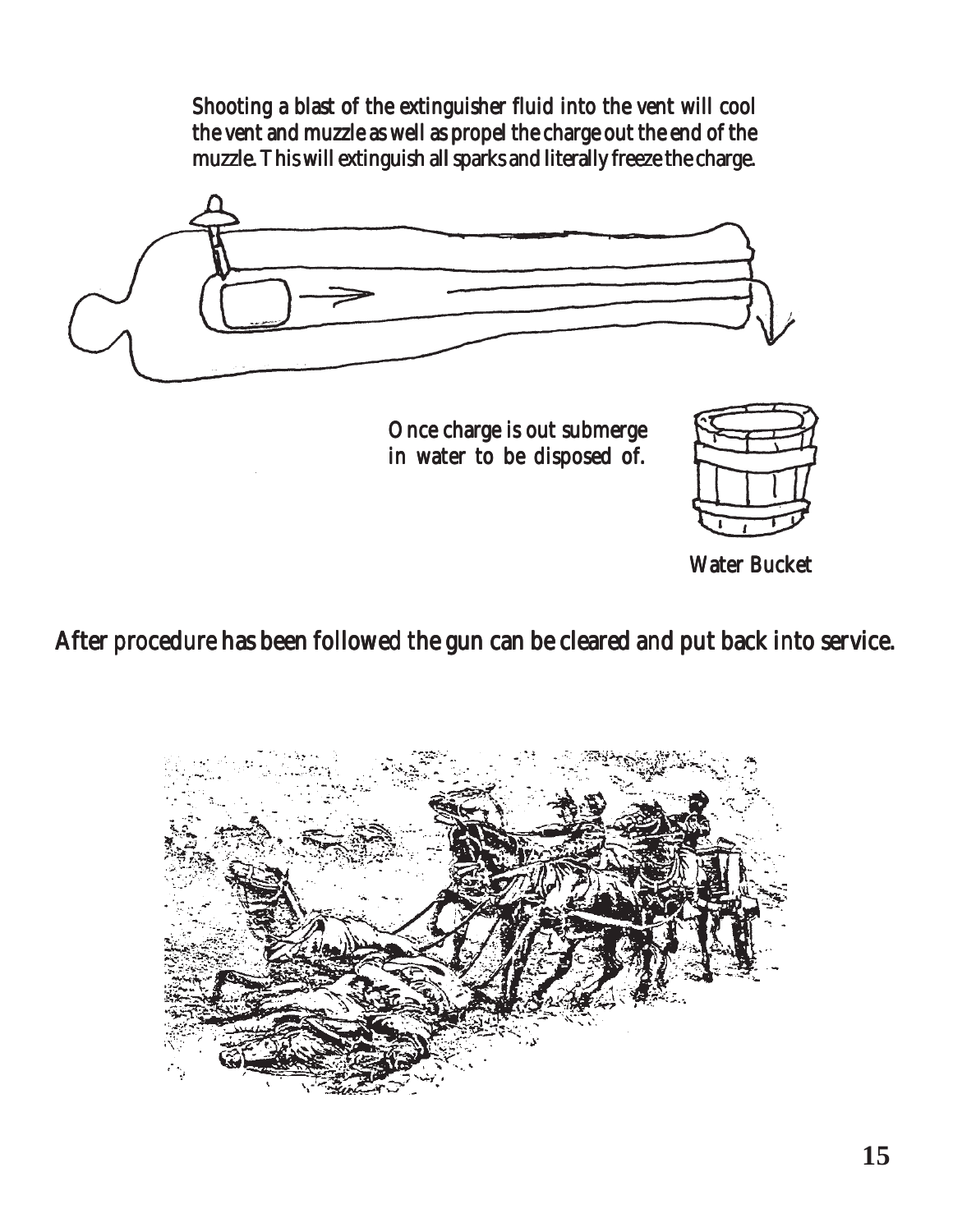#### Clarification of Drill and Safety Tips

#### I. Wet Sponge, Ram, Signal When Gun Is Up Wet Sponge:

This is one of the most important jobs in the entire artillery crew and the number one man has to remember that his arms, eyes, and very life may depend on how well he does his job. REMEMBER: Dip the sponge head in water, shake off excess water, insert sponge until it reaches the back of the breech, rotate at least two times in a clockwise direction, withdraw sponge and check for debris. Cartridge material many times will fall on the ground, lie at the end of the muzzle or be attached to the end of the sponge. This debris should be picked off the sponge or end of the muzzle and be discarded. Reinsert the sponge to the back of the breech and rotate in a counter clockwise direction, again withdrawing the sponge and checking for debris. The procedure should be repeated until the No.1 man is confident in his own mind that the gun is clean. His life may depend on that certainty. When the No.1 man is sponging the piece he should make sure that the No. 3 man is holding his vent stall firmly over the vent. A good seal on the vent is very apparent as when the No. 1 man withdraws the sponge a suction is heard in the muzzle that many times results in a "WHUMP" sound as the sponge clears the barrel. This means that you are creating a vacuum in the muzzle that allows the sponge to suck out all the debris, sparks, and oxygen that is in the barrel. This cannot be attained without proper stalling of the vent.

It is also important to note that all of this activity will do you no good at all if your sponge is faulty. Therefore make sure that your Sponge head is made of heavy yet somewhat loose weave of carpet, or layers of sheep skin wool, even several layers of heavy socks will work (although less preferred). The sponge end shaft must be completely covered with the above material, i.e. butt end and sides. Also the fit of the sponge to the bore must be tight enough so that the No. 1 man must apply pressure to get the sponge down the barrel. The butt end should be slightly domed to fit into the back of the breech; thereby the sponging material will scour out the entire breech.

Ramming: The preferred method is to have the No. 1 man use one hand only at all times while ramming and while withdrawing the rammer. Regardless of which hand the No. 1 man may choose to ram with he should always keep a flat palm with his thumb pointed away from the muzzle. He should also extend his arm as much as possible so as to keep as much of his body out of harms way as possible. NEVER LOOK DIRECTLY INTO THE MUZZLE ITS A GREAT WAY TO LOOSE YOUR EYES!

Suggestion: Before the charge reaches the back of the breech thrust the rammer and release, step between the wheel and the tube facing to the rear of the piece, bringing the entire body behind the line of the muzzle, count slowly to five, withdraw rammer a short distance (8-10 inches) and tap the charge to make sure it has seated. Withdraw rammer and return to your post for firing opposite the wheel hub. Place the rammer head on the wheel hub with the rammer in a vertical position. This is a signal to opposing infantry that the gun is up. As the command READY is given the No. 1 man should step away from the wheel removing the rammer from the hub.

The No. 1 man should always make sure that while he is ramming the charge that the No. 3 man is properly venting the gun. Otherwise, the vent will become an air passage while the rammer will act as the arm of a bellows. If a spark is in the breech, not venting the gun will push oxygen on the spark making it glow and igniting the rammed charge on impact with the rear of the breech. By venting the gun a vacuum is created pushing air away from any sparks that may still be in the breech from faulty sponging. Proper venting in itself will extinguish sparks!

There are several types of rammers available for use to make the No. 1 mans job a safer one. The worst type is the standard army issue of the civil War having a round block head. If a charge goes off during the ramming process several things can happen. Explosion at the exact time when the rammer is seated firmly on the charge in the rear of the barrel usually results in the rammer being fired several hundred yards in the air in one piece. It also can result in throwing the No. 1 man several feet in the air with some severe burns. There is a chance that the evenness of the impact will allow the No. 1 man to escape without much other injury. Since the time to seat a charge is small most accidents occur while inserting the charge or while withdrawing the rammer. An accident at that point is very dangerous because in almost all cases the rammer shaft shatters creating flying shrapnel. The round block rammer head exits the muzzle on a less even path and can strike the No. 1 mans extended ramming arm either shattering it or severing it completely. The block form of the standard army issue rammer makes it that much more of a dangerous projectile.

A safer rammer to use as well as an authentic rammer that was actually used in the civil War is the Mississippi Rammer. This rammer is basically the same as the standard army issue except that the head is tapered in a long even taper to form an expanded shaft for a ram. Should the gun fire prematurely this rammer has a better chance of merely sliding through the hands of the No. 1 man and exiting harmlessly down range. If the shaft breaks the design of the rammer might allow it to glance off anything it hits and thereby do less damage.

The last type of rammer is a French Rammer. This rammer has no sponge head but rather is a rammer head mounted on the end of a 180 degree curved shaft. This rammer was brought by the French to the U.S. during the Revolutionary War. It is not terribly authentic for the Civil War period (although some were used) but it is the safest of all the rammer types. It basically allows the No. 1 man to ram and remain behind the end of the muzzle flash area at all times. If the gun goes off prematurely he may get a few burns and a good scare but that's about it. The French Rammer is also good in a

16 the NCWAA never suggests that you reseat a misfired charge. misfire situation as it is the only safe rammer with which you can safely reseat a charge. Without a French Rammer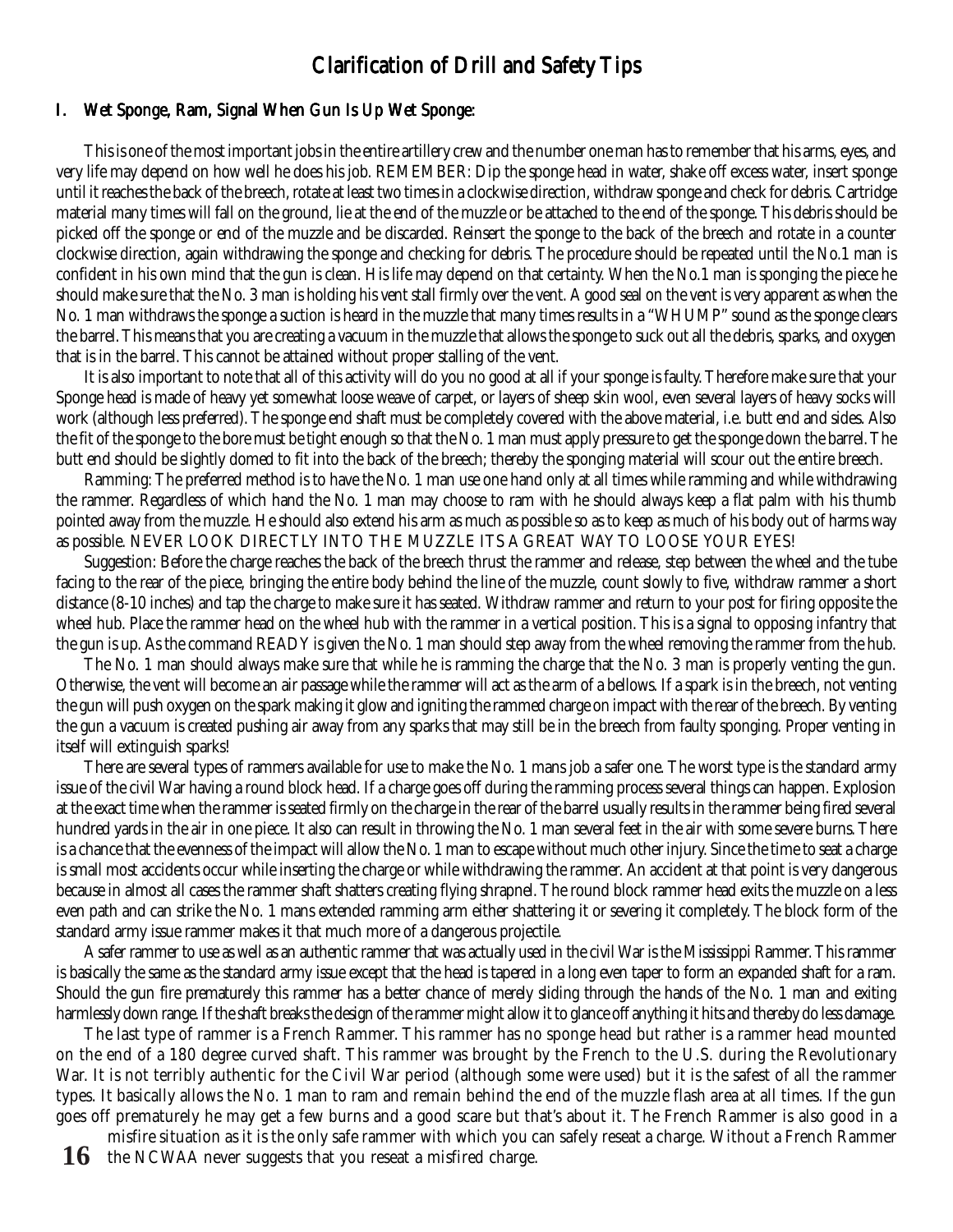#### II. Worm, Dry Sponge, Insert Charge.

Worm: The worm of the Civil War was a standard size, i.e. 3". The NCWAA strongly recommends that each gun crew have a worm made for the size of their gun i.e. Ordinance Rifles and 10pdr Parrots, 3" worms, 6pdrs a 3.57" worm, 12pdr Napoleon a 4.67" worm. Also be sure that the points are fixed so that they will in fact pick up debris in the barrel. The idea is to blanket the inside of the barrel with a tool that will adequately clean it, hence a need for variant sizes.

Remember: Insert the worm and rotate twice so that the head will pick up foil and debris from the expended charge. Withdraw and repeat until satisfied that all debris has been removed.

Dry Sponge: This operation is an optional one based on your own philosophy. It is an operation generally performed by an extra member of the crew or by the No. 2 man just after the No. 1 man finishes sponging with the "wet sponge". The dry sponge is just that "DRY". It is performed in the same manner as sponging but with a separate and dry sponge. The purpose is to prevent a water build up in the barrel. A puddle of water can form in the barrel and this same puddle can cause some of the gunpowder from expended charges to lie in the puddle unignited. After several rounds the powder builds up and could ignite a new charge prematurely. Hence there is a need to keep from having a water build up in the barrel.

The dry sponge, being "dry" cleans out any excess water. Those who feel dry sponging is a worthless procedure usually make the argument that after ten rounds are fired the dry sponge in fact is no longer dry, but rather has now become a wet sponge. On the other hand, this being the case it must mean that there is in fact excess water in the barrel of these weapons without the dry sponging. The important thing to remember is that it takes a good amount of water to extinguish the remnants of expended charges, but that excess water build up can also be dangerous. If you don't dry sponge then lift the trail of your piece every 5-10 rounds and get the water out. Also be aware that the inside of the gun barrel may be uneven and a natural puddling area could exist in the barrel itself. Beware of excess water!

Inserting The Charge: The man placing the charge in the barrel should be aware of how the charges were made. Do they have a plastic bag or nylon bag inside? Where is the seam of aluminum foil located? Are there three layers of broiler foil on the charge? At which end of the charge is the knot in the bag located? This should be marked with a magic marker, etc. so that the knot end is always facing out of the muzzle upon insertion. This will allow for the least amount of build up in the barrel.

Remember: Place the charge in the muzzle making sure the knotted end of the charge is facing out.

#### III. Brushing Vent, Stalling Vent, Picking and Priming Charge

Brushing the Vent: Be sure that the brush is in good condition and that the brush is the proper size for the vent, i.e. a snug fit. Remember: Brushing the vent must be done before worming or sponging.

Stalling the Vent: A snug fitting thumb stall is required and during the procedure no air should pass through the vent. If air does pass through the vent the entire loading procedure has been ruined and must begin at step one, i.e. brush vent, worm, and sponge. The No. 3 man must stall the vent from the worming procedure through to the time the charge is rammed and the No. 1 man is totally clear of the muzzle. Should his stall seal be broken at any time during the procedure he will be endangering the life of the No.1 man due to a potential premature firing as well as the loss of his own thumb from blow back in the vent. AT NO TIME SHOULD ANY INDIVIDUAL PLACE ANY PART OF HIS BODY (PARTICULARLY HIS EYES) OVER THE VENT OTHER THAN YOUR THUMB WITH A PROPER STALL UPON IT.

Picking Charge: A non-ferris pick that punctures charge yet doesn't hit bottom of the breech. Can be done by No. 3 or No. 4 man depending on procedure used. The above drill calls for the No. 3 man for this duty.

Priming: This should be done with the use of a friction primer. In the event that powder is used and ignition is made through use of a linstock the powder used to prime with must be contained either in a cartridge of not more than 120 grains of powder or through use of a small straw squib filled with powder also not exceeding 120 grains of powder.

Remember: When priming the No. 4 man attaches the lanyard and moves away from the gun. He must be very careful not to trip and set off the gun before everyone is ready. Once the No. 4 man is hooked up to the primer he should side step away in a manner so as not to cross his legs and fall. Everyone should be outside the wheelbase before the gun goes off. When live firing a misstep will set off the gun and the recoil of the gun could injure crew members by rolling back on them. The danger in reenactment firing is not as great, as without a projectile the cannon should not be using enough gunpowder to recoil.

A procedure that can be used in reenactment firing which cuts down on the lanyard mans movement is as follows:

No. 4 man hands primer and hook of lanyard to No. 3 man who holds them until the No. 4 man is in position. No. 3 hooks lanyard to primer, puts the primer in the vent and steps outside the wheel base and to his post.

Again, this practice cannot be used for live firing and if your crew does a lot of shoots and reenactments each year we suggest you use only the method described in the previous drill manual. This will elevate any confusion.

**17** Linstock: When using a linstock the No. 3 man always primes the piece. The No. 4 man holds the linstock and stays to the right rear of the piece to be away from the path of the No. 5 man. When the order is given the No. 4 man can either advance and fire the piece or hand the linstock to the No. 3 man and he will fire the piece.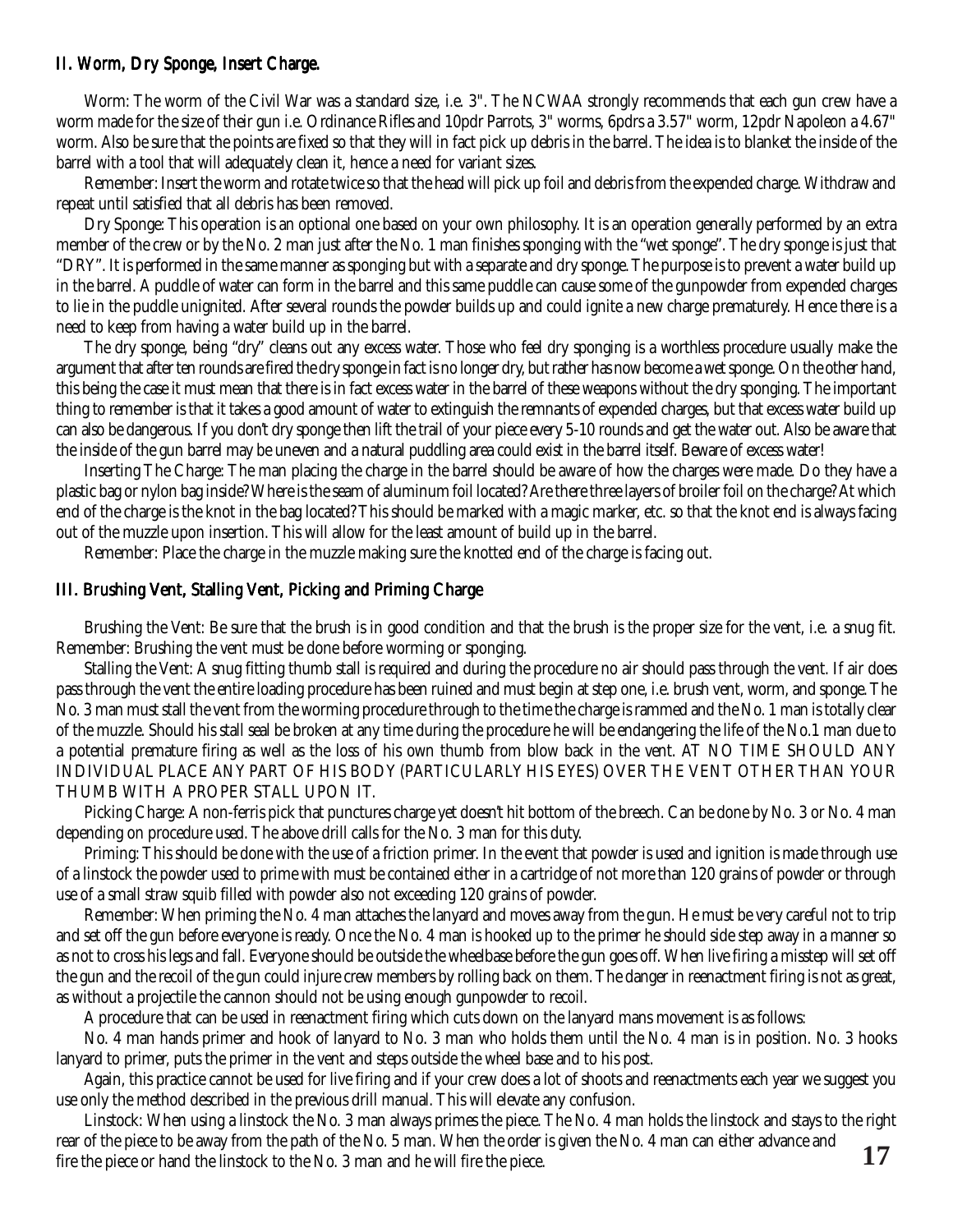#### IV. Charge Transport, Tending Chest, Command.

Transport Charge: The No. 5 man transports the charge in a large leather haversack making sure that the charge does not have any ruptured areas. He should keep a note pad marking the number of rounds expended.

Tending Chest: The No. 6& 7 men should tend the chest, cut fuse, dispense charges, etc. They should also have a form that shows the date of today's firing exercise, the place and time, the number of rounds in the chest at the opening of the exercise, the approximate size of each round and above all the number of rounds expended. These men should also be qualified to take the place of any of the other crewmembers. They must also make sure that no one; spectators or reenactors, come within twenty-five feet of the powder chest. If anyone other than authorized personnel enter the area of the powder chest the command of cease-fire will be given and the powder chest will be locked and all activity will be halted until the unauthorized personnel are removed.

Command: The Gunner commands and is responsible for the actions of his men as well as for the safety of spectators in the surrounding area. He must always remember that safety out weighs authenticity at all times. He should also have a first aid kit prepared with a tourniquet, eyewash, burn medicine etc. that can be placed nearby.

### **Keep a warm place in your life for America's Heritage and join the Living History Association today!**



### **Don't just read about history. Relive it!**

For only a \$20 Individual or \$30 Family Membership, you can keep informed of upcoming events and activities. Your membership includes: the LIVING HISTORIAN newspaper, journals, and personal injury insurance. Also, LHA reenacting members are eligible for unit liability insurance at great rates!



| <b>Enclosed is my check for:</b>                                                                          |      |                                                                                  |         |
|-----------------------------------------------------------------------------------------------------------|------|----------------------------------------------------------------------------------|---------|
| $\Box$ \$20 Individual Membership<br>  [Send more information-enclosed are two first class postage stamps |      | $\square$ \$30 Family Membership                                                 |         |
| Name                                                                                                      |      |                                                                                  |         |
| Unit/Company                                                                                              |      |                                                                                  |         |
| Address                                                                                                   | City | State                                                                            | Zipcode |
| Phone (Home)                                                                                              |      | (Work)<br>Send to: Living History Association, PO Box 1389, Wilmington, VT 05363 |         |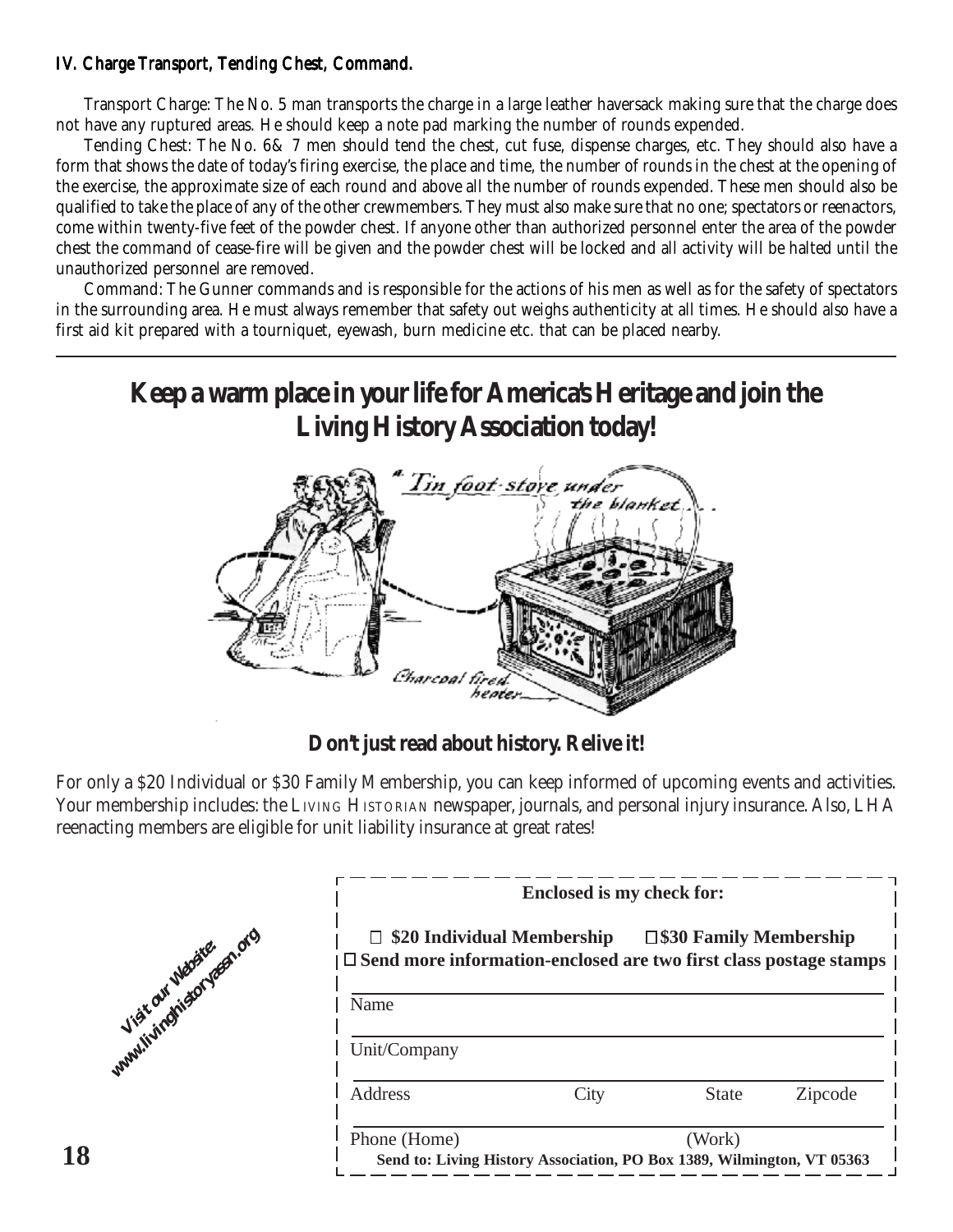# Additional Items to Consider

The below are merely suggestions based on long years of experience.

- 1. When putting your own organization together as a battery or platoon of Civil War Artillery look into incorporating as a nonprofit corporation in your state. There may be certain benefits to doing so depending on what your goals are. Many times small grants are available to such groups for various projects.
- 2. As you form your "group" be sure to make up a standard operating procedure that spells out what administrative officers you have i.e. President, Vice President, Treasurer, Secretary, or perhaps Commander, vice Commander, Adjutant, etc. A commander can be a sergeant! Above all spell out each position and exactly what each job positions responsibilities are. Then, if you are a good leader, you'll realize you've only created a guide to follow and you must remain flexible in its execution depending on each person's availability and competence. Flexible means that you use everyone's God given talents as best you can, work around the problems, and accomplish each situation successfully and safely.
- 3. Take into account that the ladies and children of the families of your group's soldiers will have a lot to offer in terms of rounding out your units portrayal. They are your connection with the 19<sup>th</sup> Century civilian world and they will have a lot to offer as an interpretation of history and as workers to make the group successful. Also there will be those who will want to join your organization as male civilian impressionists. Do not discourage them. With some encouragement they may develop a characterization that might rival that of the rest of the group i.e. undertaker, photographer, reporter, etc. In small local encampments these members will be a valued asset.
- 4. It is highly suggested that the unit keep a set of powder records (see manual) and a set of membership attendance records that reflect the training that each individual has accomplished. Also minutes of each meeting should be kept and these records should be a part of those minutes.
- 5. Some units require their membership to accomplish certain things before attaining full membership. These include attending a specific number of drills, taking a verbal or written test, attending an artillery school, being a certain age, is obedient to orders, etc., etc.
- 6. Most all units have maintenance requirements for their cannons. All N.C.W.A.A. certified cannons must be well maintained having good clean bores, lack of pitting, good liners where needed, sturdy wood carriage that is well painted, and a good vent. The same applies to implements. Each gunner should have a list of the implements needed to fire his cannon and be sure that all implements are properly cared for and that they arrive at the demonstration field with the piece.
- 7. Many groups have an accident procedure that spells out what each person is to do in the event of an accident as well as where the nearest first aid station is located or the position of the Battery's own first aid kit. When an accident occurs in the field artillery it can be a very serious situation and what you are going to do about it should not be left to the last minute.
- 8. Some organizations appoint a specific person to be a safety officer for a particular event. That job is a combination of watching for mistakes by the gun crew to watching for spectators in an unsafe place or in the process of an unsafe activity. The Safety Officer has absolute authority to shut down all demonstration activities until the unsafe situation is corrected. In most units every man is required to be safety conscious and can stop all activities by yelling, "CEASE FIRE". The idea of also having a specific safety officer is just that much more precaution that can be taken. Safety Officers can also be the most knowledgeable person on a gun crew and with that in mind they can step directly onto a gun crew that has a specific problem such as a misfire and solve it for them or give close instruction to correct the problem.
- **19** 9. A good unit always checks its firing area allowing enough space for opposing troops, making sure you won't break nearby house windows, being sure the spectators are in a safe position and that news photographers are well controlled. Also make sure you know where the nearest first aid can be gotten.